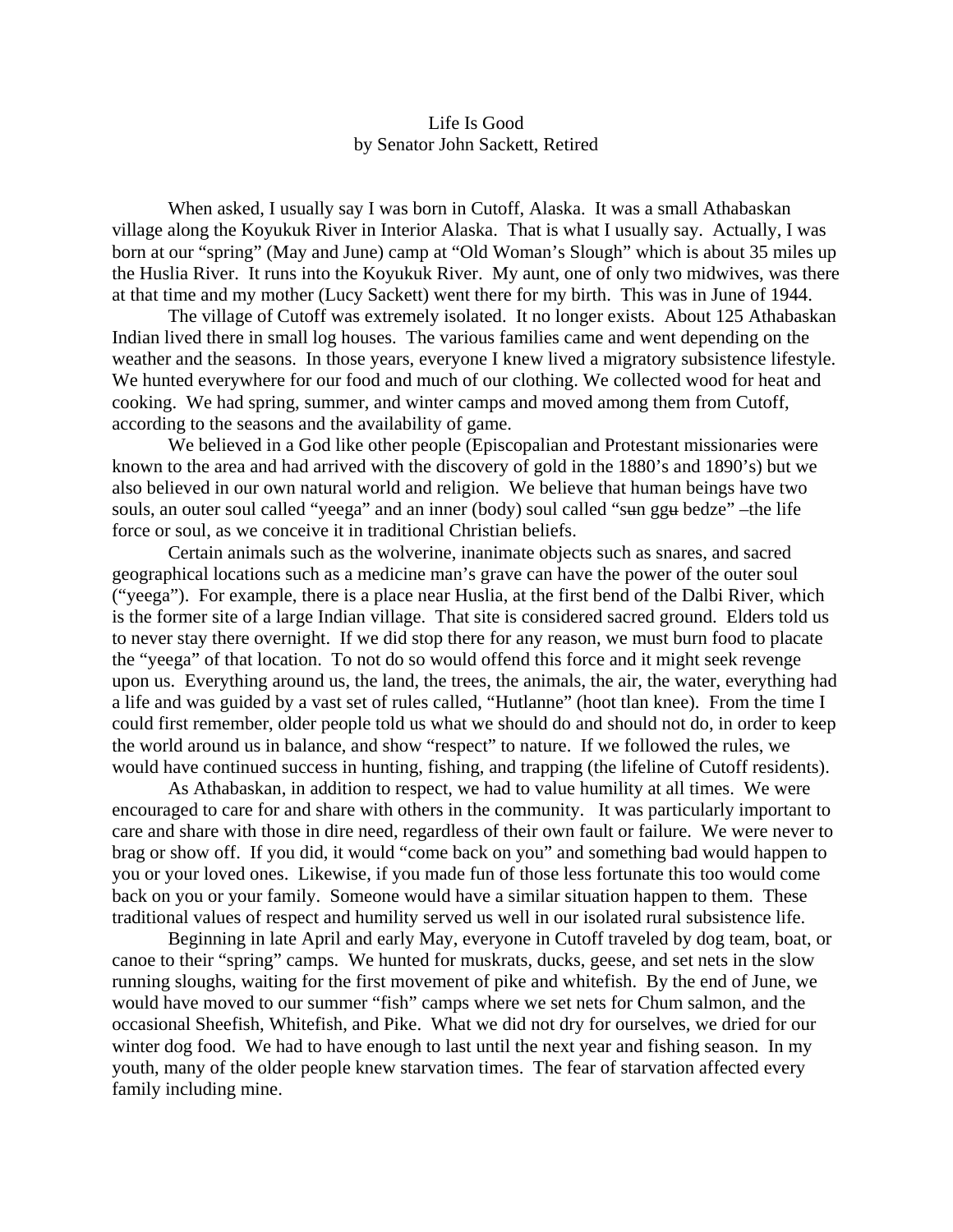Many years before my birth,at age fifteen, my mother Lucy Sackett gave birth to my brother Harold Esmailka. According to our Uncle Robert Vent, Grandpa Ed Vent had set up the family's fish camp on the North side of the Yukon River between Nulato and Kaltag. The fish camp consisted mostly of a 10' x 12' foot canvas tent and a temporary canvas wrapped smoke house. Early in the season, before the salmon run, an unusual windstorm descended on the camp and destroyed everything. Today we might call it a microburst. Back then, it was just an ominous sign of bad times to come. The sudden wind scattered the camp. The family survived but their food and important supplies were gone. Uncle Bobby and Granpa Vent found remnants of a fish net and tried to catch whitefish but could not catch enough to feed everyone.

To replace their tent, the family built a small lean-to using bark from cottonwood trees. They also used strips of cottonwood bark to re-cover the smoke house. Without mosquito netting, without salmon, and without other food, the baby's future looked bleak. Harold was only six months old. Starvation was a real possibility. When hordes of mosquitos continually attack a moose, it can die. A baby has no chance. Grandpa Vent said that Harold's only chance to live would be if he were given up for adoption. They could not feed or protect him. He hoped another family could take care of him. Word went out to several villages and, luckily, Peter and Martha Esmailka of Nulato came by boat to rescue him. They adopted him and he became Harold Esmailka. Peter and Martha did an excellent job of raising Harold and he survived.

Nine years later in Galena, Grandpa Vent invited Harold to dinner and told him that he must continue his education. It was the key to his future. Harold went on to the Holy Cross Catholic Mission in Holy Cross, Alaska. Later, he graduated, worked very hard, married well, and became a successful businessman, entrepreneur and father. Like me, he is now retired. Unlike me, he went into business not politics. To this day, we both value practical experience and formal education. I have always looked up to him and have been proud to have him as my brother.

The early stories of hardship and starvation made us stronger and instilled in us a strong work ethic. To live off the land (literally and figuratively), people had to depend on resourcefulness and initiative. We had to make sure that there was enough fish and dry meat for the entire year (this was before electricity and refrigeration). Work aside, spring camp and fish camp were fun exciting times for me. I loved all the planning, travel, and activity.

In the fall, families prepared their winter trapping cabins. Many cabins were placed in locations that could serve as both winter trapping cabins and temporary fish camps, in case of any late fall fish runs. Nets and fish traps were stored along with trap line equipment. Since most of the trapping cabins were small to begin with, additional supplies made most cabins even more confined. By September, as the weather cooled, families would hunt for moose. In October, they would hunt for black bear. By custom and state regulations, trapping started about the middle of November, at the earliest. By then, because of the coldness, animal pelts were in their winter prime.

This had always been the traditional and normal cycle of events. Only later, and in order to have their children educated, families moved closer to communities with established schools. As people moved, primarily for education and/or employment, subsistence lifestyles and customs changed. Independence and self-sufficiency lessened. In my lifetime, I have seen an overall change from independence to dependence, from optimism to despair as some were unable to make a successful transition to changing lifestyles and demands. This continues to be a challenge for many rural families.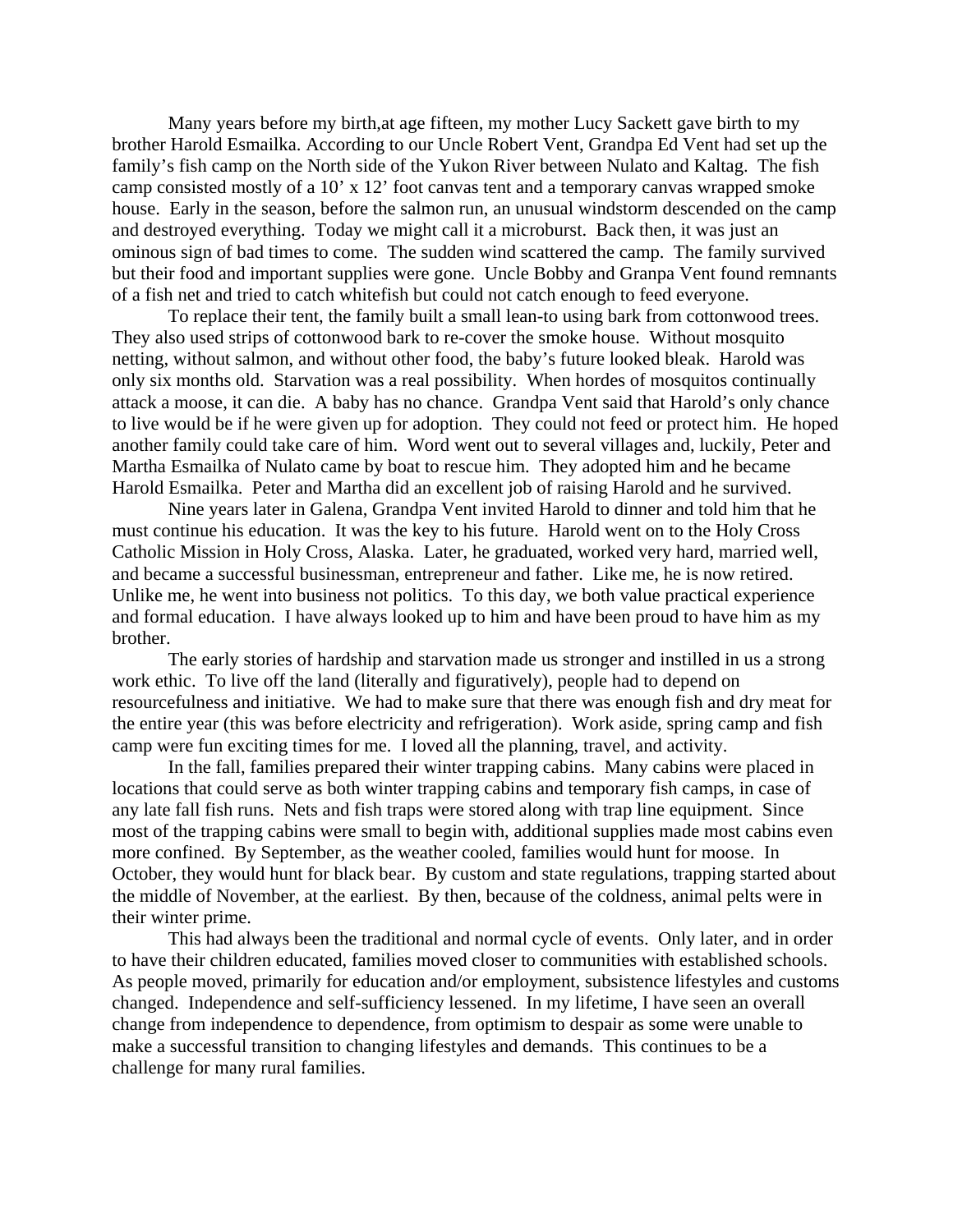Unlike other communities or villages, Cutoff remained relatively isolated. The lesser known Koyukuk River flows into the Yukon River. Travel and communications were difficult. The people of Cutoff had strong cultural and familial bonds. Our isolation helped maintain the "old" ways. We knew that Cutoff prevented us from obtaining what was available in larger communities or in mainstream urban Alaska. We often felt powerless, without knowledge or resources, especially when medical emergencies arose. When I was four years old, I remember listening to a man scream for three days before dying. He suffered internally. We did not know why nor did we know how to help. After he died, we learned he needed a catheter. He died in great pain because there was no catheter to relieve the pressure of urine in his bladder. There were many needless deaths. Families buried loved ones, one after another. Many died of tuberculosis, pneumonia, and other health problems that, but for a simple health clinic, could have survived and lived. Like most villages at that time, Cutoff was without basic public services. We had no airport, electricity, radio, television, telephone, running water, or proper roads.

Adding to all these concerns was Cutoff's physical site. It was on low flat land which made it great for duck hunting but susceptible to constant flooding. The ground was always damp and people were always sick. In 1949, everyone decided that a change was necessary. They decided to move the village four air miles downriver to a beautiful hillside along the Koyukuk River. They called the new village Huslia. When it came time to move, the people were motivated and self-reliant. Unlike today, it never occurred to them to ask for government aid. They simply cut and hauled logs and built new homes at the new location. Gradually, many more people moved to Huslia. My family was one of the last to leave Cutoff. As soon as I turned six years old and before they left, I was sent to the St. Mark Mission School in Nenana, Alaska. It was traumatic and frightening for me and many other elementary school age children. We went, alone, to a far away unknown place without friends or family. I spent a year there before my family moved to Huslia and I was able to return home.

The men of Huslia had cut logs and timber for a new school. With donated supplies like windows, roofing, etc. from the Episcopal Church, they built Huslia's first school. It was a simple one-room school. Now I and other children could return from distant boarding schools to attend school in our own community among friends and family. For a six year old kid at St. Mark's boarding school, this was great news!

Our first teacher lasted three months. It was a difficult adjustment for him. Every child between the ages of 6 and 16 was in the first grade! It took some time to get things under control but through many community meetings, order and a proper curriculum was established. The school grew. Unfortunately, the Huslia School only went to the  $8<sup>th</sup>$  grade. After that it was back to boarding schools. To continue my high school education, I had to look beyond Huslia. Like many rural students, my family applied to the Mt. Edgecumbe High School in Sitka, Alaska. Nine hundred students applied for six hundred spaces. I was placed on the standby list.

Fortunately, one week before school was to start, Miss Lois Morrie of the Alaska Department of Education helped to get me admitted to another school in Sitka. I entered a Presbyterian boarding school called Sheldon Jackson. It was a stroke of luck and I enjoyed Sheldon Jackson very much. I met and made friends from all over the state. Furthermore, the school was only about a mile from Mt. Edgecumbe where many of my relatives attended school. Sheldon Jackson was a turning point in my life, an excellent one. I learned about so many other people, places, and things. My self-confidence grew and I graduated Valedictorian in 1963.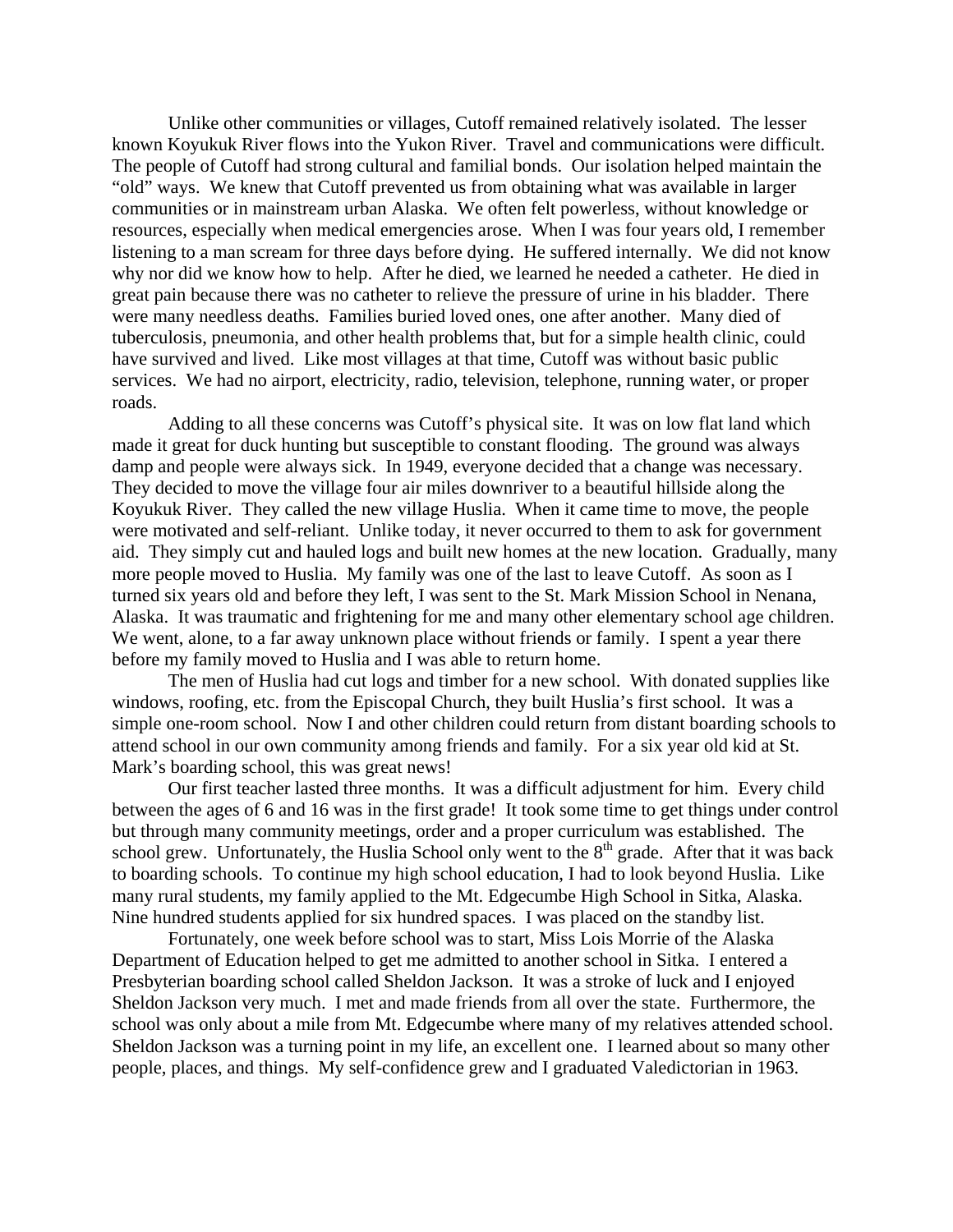After graduation, I decided to attend Ohio University in Athens, Ohio. I had never been outside the state of Alaska but Miss Kathy Russell, a teacher I respected, suggested her Alma Mater, Ohio University. What a tremendous change. I took a train across the United States to Ohio. It took three days. After I enrolled at the university, I began to realize a certain cultural shock and became homesick for Alaska. I continued my studies but remained homesick for the next year. I would spend hours researching and reading everything I could about Alaska, its history, geography, and government, etc. From that experience, I slowly began to think about politics, public service, and the political landscape of Alaska.

The next year I attended the University of Alaska in Fairbanks. This was in 1964-65 during which time many Native organizations were created. It was the beginning of the land claims movement. In Fairbanks, the Fairbanks Native Association welcomed into their membership Native college students. Then the Tanana Chiefs Conference scheduled a meeting in Fairbanks to discuss land claim issues. I was curious about their efforts and decided to skip a class and attend one of their meetings. I had only gone to listen. Soon I was designated a delegate from my region. Three days later, I was elected President of the Tanana Chiefs Conference.

I must tell you now that this action was contrary to how Athabaskans normally dealt with leadership. By custom, a young person listened while an elder spoke. But we were in the midst of rapid change. Despite confusion and rapid changes, elders recognized that there were unusual opportunities and challenges in the new times. Contrary to custom, they were willing to trust a younger person to influence and shape changes for the benefit of Native people. In those new times, they were willing to make room for younger more formally educated Native persons. They encouraged them to seek leadership roles. That is how I became the President of the Tanana Chiefs Conference (for the first time) and a college student in the same year.

Through my involvement with these early Native organizations, I saw the disparity between rural and urban Alaska, Native and non-Native Alaska. I believed that even after land claims and the Alaska Native Claims Settlement Act was achieved, even after village and regional corporations were established, rural Alaskans, both Native and non-Native, would still have to fight for equality and equity. This was only the beginning. I understood that many of our needs could only be resolved with state assistance. We needed to avail ourselves of the same help and services that large urban cities and organizations received from the State of Alaska and considered their due. The best way to do this was through the state legislature.

The next year, with the encouragement of many elders, I ran for and won a seat in the Alaska House of Representatives (Initially, I lost the election by one vote, after nine days, when the absentee ballots came in, I won the election by one vote, whereupon my opponent asked for a recount. That took 30 days. After the recount I won the election by two votes.) Thus began my political career. I was 21 when I ran. I won and took my seat in the Alaska House of Representatives when I was 22. More importantly, I was the first Athabaskan Indian to represent our region in the state legislature in Juneau, Alaska. I was elected twice to the two-year terms.

My first four years as a Representative were a difficult period of learning. I came from a small village where everyone was equal and attempted to get along. We treated each other with respect, especially if the other person were an Elder. This mindset made it difficult for me to debate or argue issues with legislators more experienced or older than myself. My rural Athabaskan background and philosophy were foreign to my colleagues and seemed out of context with their political world.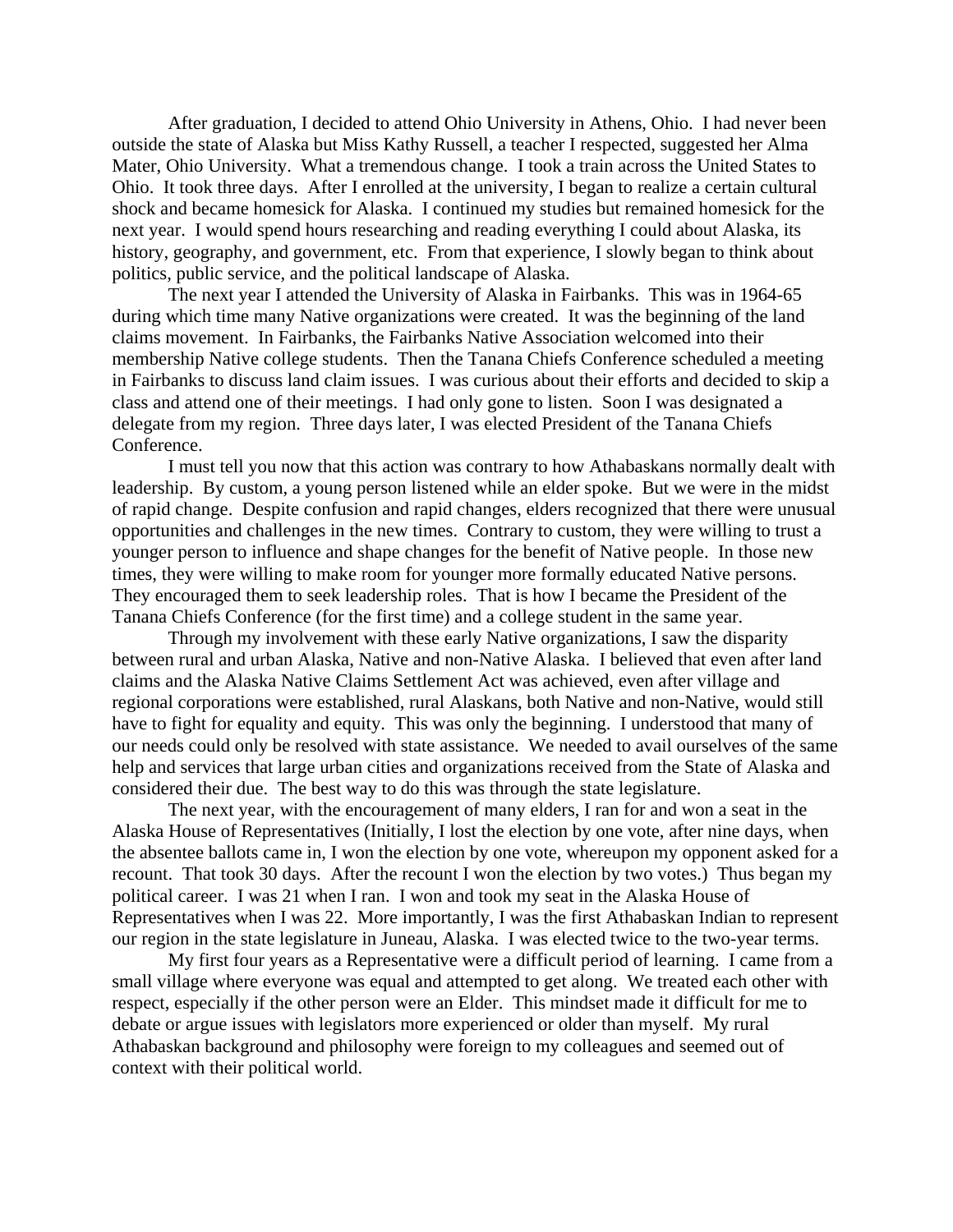I could not obtain anything of any magnitude for my district. I could not persuade many of my colleagues. I did not understand the banter of politics and found myself frustrated. My shyness and reticence hampered me. Politeness was not a virtue in the blue-collar world of Alaska politics. In time, I considered myself a failure. I told myself that if I could not help my district and the people I represented, I should get out. And so, in 1969, I did not file for reelection. I left the legislature and returned to the University of Alaska in Anchorage to complete my college degree. I was absent from the state capital for two years. During that time, I reevaluated my objectives, and re-considered what it would take to be effective, keeping in mind that the needs of rural Alaska still existed.

I concluded that there were two extremely important attributes necessary to be effective in the legislature. First, I had to be knowledgeable in my chosen field (and my field was finance because adequate funding could solve many of our rural needs). Second, I had to become a leader in a non-Athabaskan world. I needed to emulate a more western tradition in my leadership style. I had to become politically perceptive, aggressive, loud, smart, and an expert in the state budgeting and financing process. I had to become a new person, one that my political colleagues would seek out and work with. Political power in the state legislature is something that is given or conferred upon you by others. To sustain it, you must be knowledgeable, trustworthy, fair, and honorable. Your word must be your bond. You can have a regional point of view but you must always also have a statewide point of view. You can represent your district but you must also represent the State of Alaska. In the balance are political power, longevity, and success.

By 1972, I was ready. I ran and won the Senate seat for interior Alaska. My district ran from the Bering Sea to the Canadian border. For the next 14 years, I became this new person. I not only won the election but I also won a seat on the Senate Finance Committee. For the first six years, I studied the state budget and finance process until I knew it inside and out. No one could question my ability or knowledge in this area. I became more aggressive, sometimes loud, tenacious like wolverine, and an effective legislator. I remained on the Finance Committee my entire 18 years.

During my years on the Senate Finance Committee, as either a member or Chairman, I was able to appropriate hundreds of millions of dollars toward rural priorities, often to the chagrin of my urban colleagues but with their support and vote. I did not work in a vacuum. I worked closely with both urban and rural legislators like my friend Rep. Nels Anderson, (D) from Dillingham, and, especially my close political friend and ally in the Senate, Sen. Frank Fergusen (D) from Kotzebue. Although, as rural legislators, we were a minority, we worked cooperatively with every majority group on behalf of both rural and statewide priorities. In doing so, we also funded many urban priorities. That is more difficult to do today.

Through our joint efforts, we obtained funding for projects such as airports, telephones, television, health clinics, police protection, fire stations, community halls, roads, schools, sewers, clean water, erosion projects, and many other rural priorities. We tried and succeeded in redressing many basic health and safety needs in rural Alaska while also supporting urban and statewide priorities.

An example of a difficult funding issue was legislative compliance with the Court decision on the Molly Hootch Act. The court decision required the state to build new schools throughout Alaska but mostly in rural areas where the need and neglect was most evident to the court. After resistance by many urban interest groups and legislators, funding was obtained for a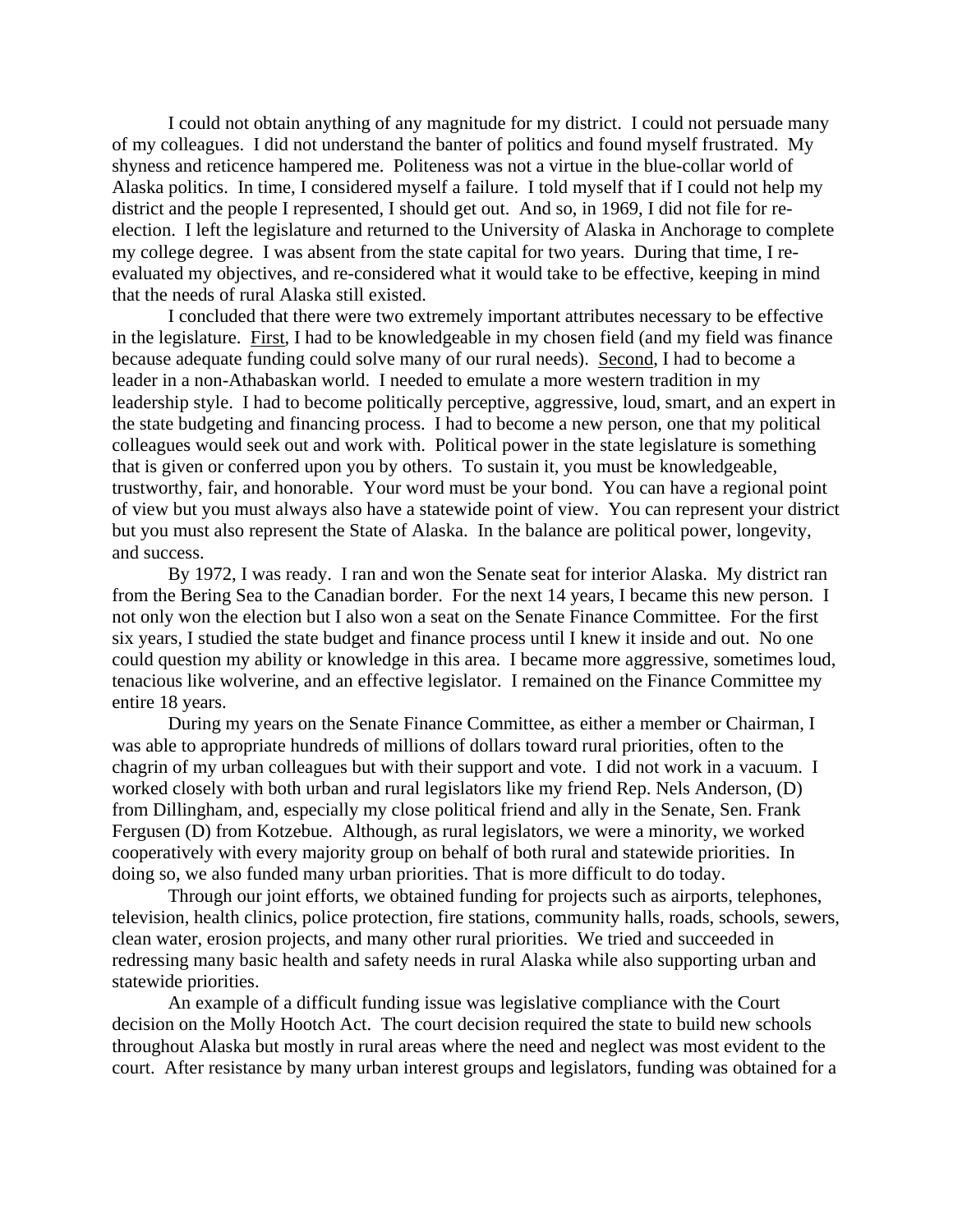large scale school construction phase throughout Alaska (much to the satisfaction of rural students and the delirium of the urban based, statewide, construction industry).

Of particular significance was the Power Cost Equalization (PCE) project for which I was the prime sponsor. The subsidy reduced energy costs in rural Alaska and provided a direct boost to rural families and businesses. The original agreement on power cost equalization involved the recognition and grudging acknowledgement that the low cost of electricity in Anchorage (and other communities along the Fairbanks, Anchorage, and Matsu Valley corridor) was because the State of Alaska sold its natural gas from the Cook Inlet field on a subsidized basis. It was very cheap. Thus the cost of power and energy in Anchorage was about five cents a kilowatt hour while, at the same time, it was forty-five cents a kilowatt hour in rural communities.

Equity required a re-distribution formula and system. Rural Alaska was not provided cheap state gas for its electrical generation. We used fuel oil and paid full retail. Because of these objections, urban legislators (read Corridor) could not pass funding for the electrical intertie system despite being in the majority. Without it, electrical costs in Anchorage would rise.

In exchange for our support for the expansion of the inter-tie, urban legislators agreed to support the Power Cost Equalization Bill (PCE) that I sponsored. It was agreed this would compensate rural and roadside Alaska communities for the disproportionate distribution and subsidy of state owned natural gas. As a result of PCE, the cost of electricity in rural and roadside Alaska was reduced (but it never was as low as those systems using state natural gas). Unfortunately, after I left the legislature, the original understandings and justifications for electrical subsidies were forgotten and set aside. As a result, Alaskan communities lost the benefits of this program. Today, the cost of energy continues to rise. It is one reason for the changing demographics in rural areas. It is cheaper to live in Alaska's urban centers.

We were also successful in obtaining early payment of the state's obligation to regional corporations (\$600,000,000), as stipulated in the Alaska Native Claims Settlement Act. Without those funds, the twelve regional corporations would not have been able to meet the deadlines and benchmarks Congress imposed on them in the settlement. There was little incentive, by many legislators, to fund the state's portion of the settlement. It did not impose any deadline or penalty on them. Unlike shareholders, they had no direct interest or involvement in establishing the corporations. Although many objected to any financial settlement, their consent and vote was critical.

Each of these and many other projects had unique histories and conflicts within the legislature and state government. Each required active leadership to organize and pass enabling legislation into law. There are numerous amusing and even some disappointing stories about our fight for Alaska wide projects. Although there were few rural legislators in the entire legislature, we acted together. That was the key to our success. In the Senate, Sen. Fergusen and I were always able to be in an influential or powerful position throughout our legislative careers (except for one brief two week period which is another story).

Aside from my legislative duties, in 1972 I became the founding President and Chairman of the new regional corporation DOYON Ltd. It is a "for profit" corporation based in Fairbanks. At the time, I was once again the President of Tanana Chiefs Conference. We worked on the articles of incorporation that created DOYON Ltd. The President and Board of TCC were designated registered officials of the new "for profit" corporation. Shareholders then had elections to determine who would be the first President and Board of this new regional corporation. I was elected the first President of DOYON Ltd. The new Board elected me its first Chairman.